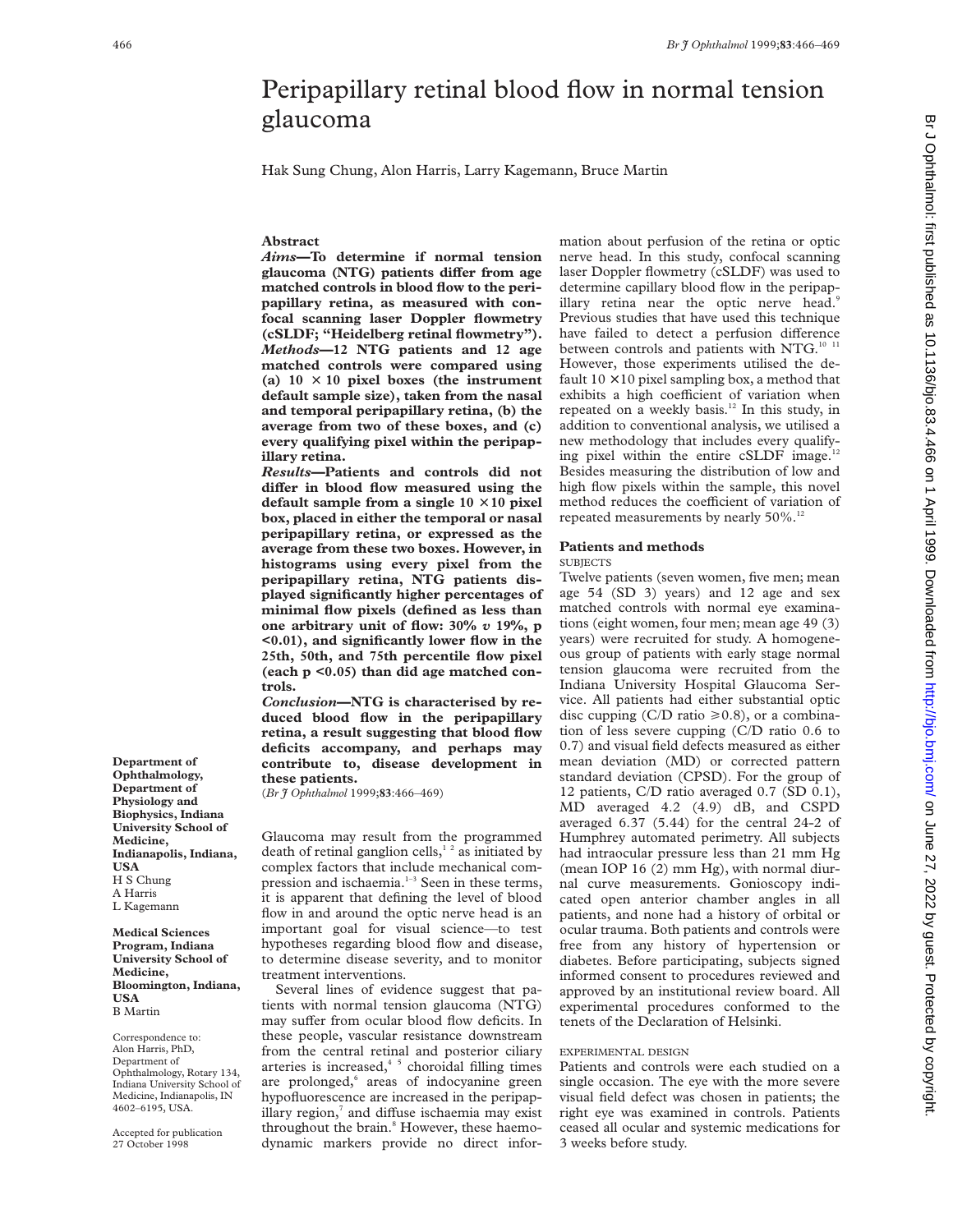

*Figure 1 Confocal scanning laser Doppler flowmetry (cSLDF) of peripapillary retina. Left: arrow indicates 1* × *1 pixel* (10  $\times$  10 µm) measurement window, which, for pixel by pixel analysis, is moved over the entire image for data collection<br>(large vessels and areas with inadequate focus (including rim and cup areas posterior to the focal *Right: arrow indicates 10* × *10 pixel (100* × *100 µm) measurement window for conventional analysis, placed approximately 100 µm from the disc margin.*

*Table 1 Blood flow in 100*×*100 µm boxes in normal tension glaucoma (NTG) patients and controls*

| Anatomical site                                                                              | NTG                             | Control                          | p Value              |
|----------------------------------------------------------------------------------------------|---------------------------------|----------------------------------|----------------------|
| Temporal peripapillary<br>retina<br>Nasal peripapillary retina<br>Average of above two areas | 402 (48)<br>317(43)<br>363 (31) | 402 (47)<br>345 (36)<br>374 (26) | 0.99<br>0.63<br>0.80 |

#### PROCEDURES

*Examination technique*

With the subject's head and chin comfortably secured, he or she fixated on a letter on an acuity chart placed 8 feet behind the operator. When the operator had positioned the camera, the subject fixated on a single portion of a letter until measurements were complete.

#### *Data acquisition*

In video mode, the cSLDF (Heldelberg retinal flowmeter; Heidelberg Engineering; GmbH, Heidelberg, Germany) images a  $2560 \times 2560$ µm area of retina or optic nerve head with a scanning 785 nm diode laser. Green lines on the operator screen mark the boundaries of the  $2560 \times 640$  µm area from which flow data are derived. After this area is scanned, the cSLDF computer performs a fast Fourier transform to extract the individual frequency components of the reflected light. From each  $10 \times 10 \mu m$ pixel in the scan, a power spectrum is calculated: the frequency location on the x axis represents a blood velocity, while the height of the spectrum at that point represents the number of blood cells required to produce that intensity. Integrating the spectrum yields a value proportional to the total number of red blood cells times their velocity: this "blood flow" is determined in arbitrary units.

## ANALYSIS FROM THE INSTRUMENT DEFAULT "SMALL BOX"

A single sample box  $10 \times 10$  pixels in size (100)  $\times$  100  $\mu$ m), free from motion artefact and major vessels, is selected within the image. During each measurement session two of these small boxes were chosen for each subject—one each within the temporal and nasal peripapillary retina. When the retinal plane is in focus the neuroretinal rim area is too dark and the

*Table 2 Pixel by pixel flow analysis in normal tension glaucoma (NTG) patients and controls*

| Aspect of analysis                        | NTG       | Control   | p Value |
|-------------------------------------------|-----------|-----------|---------|
| Minimal flow (% of total pixels)          | 30.0(3.3) | 18.5(1.8) | 0.006   |
| Flow in selected pixels (arbitrary units) |           |           |         |
| 25th percentile                           | 27(13)    | 79 (16)   | 0.02    |
| 50th percentile                           | 185 (38)  | 324 (27)  | 0.007   |
| 75th percentile                           | 446 (64)  | 636 (50)  | 0.03    |
| 90th percentile                           | 751 (100) | 1017 (89) | 0.06    |

cup is posterior to the focal plane and hence out of focus. A single flow value was generated from each small box, and a mean flow from the two small boxes was determined for each subject. Figure 1 (right) shows typical placement of the  $10 \times 10$  pixel box, approximately 100  $\mu$ m from the disc margin.

## *Analysis from the entire image*

When flow histograms are generated from the entire image, flow is recorded for every pixel within the  $256 \times 64$  pixel image. Figure 1 (left) shows the  $1 \times 1$  pixel sampling window. After elimination of pixels that contain major vessels, are poorly focused, or are improperly illuminated, the remaining values are sorted on the basis of flow. As with the  $10 \times 10$  pixel box, the retinal plane is in focus, while the rim and cup area, posterior to the focal plane, remain very dark and excluded from analysis. For each subject, the number of pixels with less than one arbitrary unit of flow ("minimal flow pixels") is determined as a percentage of total pixels, and the flow in the pixel at the 25th, 50th, 75th, and 90th percentile of flow is determined.

#### STATISTICAL ANALYSIS

Comparisons of values obtained from patients and controls were made using two tailed unpaired  $t$  tests, with  $p \le 0.05$  regarded as significant.

## **Results**

PATIENTS *V* CONTROLS: DEFAULT SMALL BOX ANALYSIS

Patients and controls did not differ in cSLDF measurements of blood flow using the default  $10 \times 10$  pixel box in either the temporal or nasal peripapillary retina. In addition, the two groups did not differ in flow when values obtained from these two areas were averaged. Group mean values for blood flow, as measured at each site, and the average from the two sites, are shown in Table 1.

# PATIENTS *V* CONTROLS: ENTIRE IMAGE ANALYSIS

Approximately 1200 pixels, obtained from the entire peripapillary retinal image, were included for an average subject in this phase of the study. This number, which did not differ between patients and controls, represents a sample size approximately 12-fold greater than that obtained from the default  $10 \times 10$  pixel box. The percentage of these qualifying pixels that contained minimal flow was significantly increased in NTG patients (Table 2). In addition, flow in the pixels at the 25th, 50th, and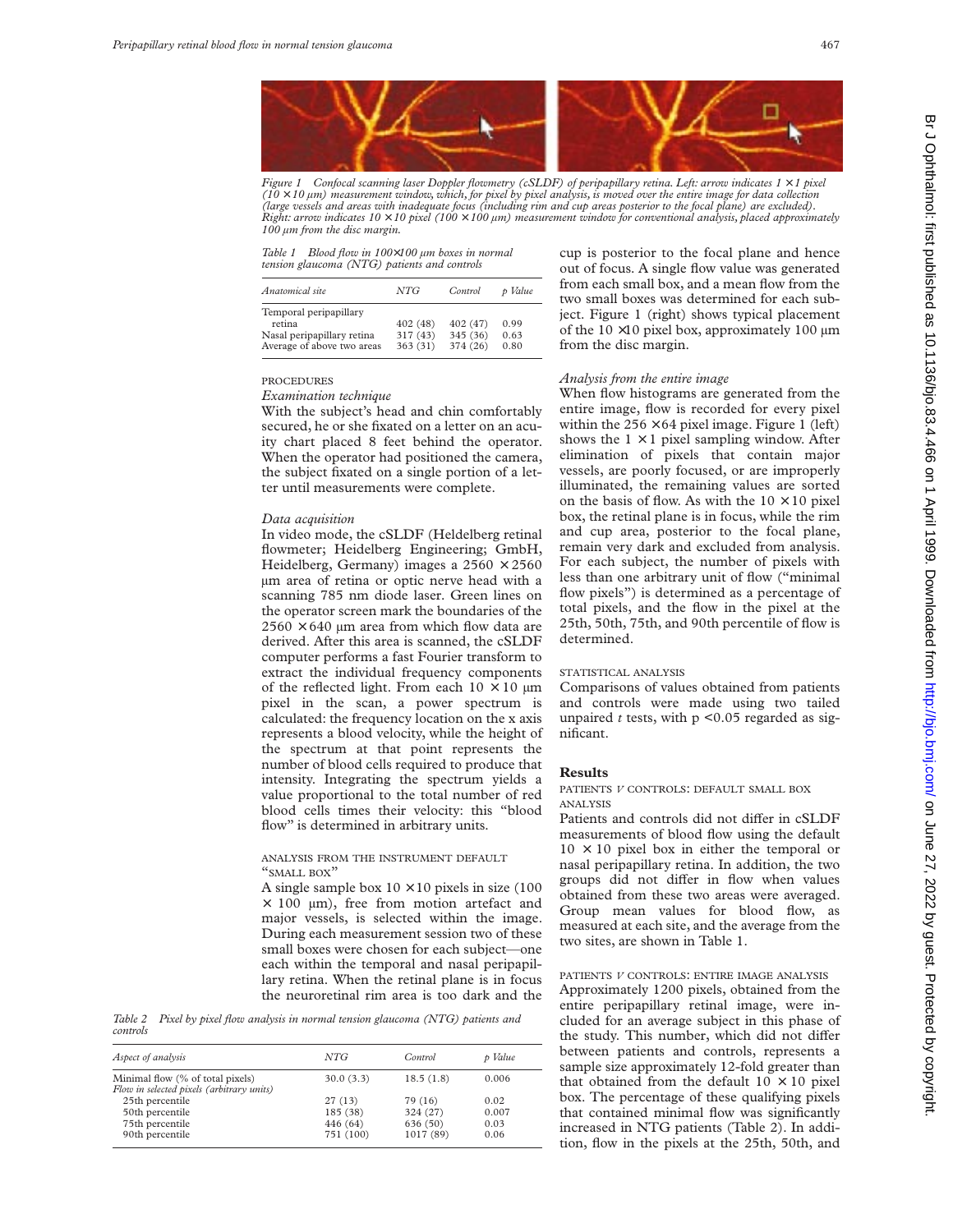75th percentile of flow were significantly reduced in the patients as compared with controls (Table 2).

#### **Discussion**

In this study we found reduced peripapillary retinal capillary blood flow in normal tension glaucoma (NTG) patients compared with age matched controls, using analysis of the entire confocal scanning laser Doppler flowmeter (cSLDF) image. These reductions presented as increased areas of minimal flow in NTG patients. The preponderance of minimal flow and other low flow areas, compared with the age matched controls, indicates reduced flow within pixels at the 25th, 50th, and 75th percentile flow in NTG patients. These capillary perfusion differences were not detectable using "default" analysis of  $10 \times 10$  pixel boxes, as placed within either the nasal or temporal peripapillary retina, or as averaged from these two areas.

The cSLDF was developed to measure capillary perfusion of tissue close to the site of nerve damage in glaucoma patients.<sup>9 13 14</sup> Our findings directly document blood flow reductions within the peripapillary retina in NTG. These results are consistent with more indirect estimates of ocular perfusion (from indocyanine green angiography, colour Doppler imaging, and whole brain magnetic resonance imaging) suggesting that vascular dysfunction characterises this illness.<sup>4-8</sup> Recent studies also suggest that primary open angle glaucoma (POAG) patients may suffer from blood flow reductions at the optic nerve head and in the peripapillary retina, further suggesting that blood flow deficits may be a consistent finding in glaucoma, independent of IOP.<sup>15 16</sup>

The cSLDF accurately measures blood flow in an artificial capillary tube ( *r* = 0.97, p <0.000 9 ), providing results similar to commercially available laser Doppler flowmeters.17 The method also displays coefficients of reliability near 0.85 for immediately repeated volume, velocity, and flow measurements from  $10 \times 10$ pixel sampling sites.<sup>17</sup> However, long term reproducibility from these small sampling boxes is less adequate, with the coefficient of variation of measures repeated each week<sup>18</sup> for 4 weeks averaging 30% of the mean.<sup>12</sup> A smaller sampling area (for example, a  $4 \times 4$ pixel box<sup>19</sup>) exacerbates these problems, and is even less reproducible than the larger box.<sup>19</sup> However, broadening the analysis to include every qualifying pixel within the entire image (in this study, every qualifying pixel within the peripapillary retina) improves test/retest reliability, reducing the coefficient of variation of repeated weekly measurements to ∼15% of the mean for selected portions of the flow histogram.<sup>12</sup> This increase in sensitivity likely results from a simple increase in data density: even after elimination of data from large vessels and pixels that are inadequately focused, the number of pixels included in entire image analysis in this study was approximately 12-fold higher than that obtained from the default small box. The reduction in coefficient of variation from 30% to 15%, obtained by

shifting from default small box analysis to pixel by pixel analysis, reduces the sample sizes required for a given statistical power by a factor of four. $18$ 

Consequently, in this study comparing 12 controls with 12 NTG patients, measurements from the default small box detected no differences in blood flow, while histograms generated from the entire image found significant differences between the two groups. Previous studies of peripapillary retinal and optic disc rim flow in glaucoma have found conflicting results, with some authors finding reduced flow in (POAG) patients,<sup>16</sup> while others find similar levels of perfusion in POAG and NTG patients, and control subjects.<sup>10 11</sup> Although these earlier studies involved relatively large sample sizes (up to 40 in a group<sup>10 11 16</sup>), the use of the default  $10$  $\times$  10 pixel box suggests that prior conflicting results may arise in part from low reproducibility of this method.

Some earlier work suggests that cSLDF may occasionally detect vessels and blood flow in the choroid.<sup>11</sup> This inference, drawn from finding focal areas of high blood flow in many glaucoma patients,<sup>11</sup> could not be supported by the results of this study. Rather, blood flow readings were consistently decreased in NTG patients. Perhaps, in these patients with early stage illness free from severe retinal thinning, sampling depth is insufficient for detection of choroidal perfusion. Of course, these speculations do not rule out the possibility that vascular dysfunction in NTG may also include overall or regional aspects of the choroidal circulation itself. 6

Although our results directly show reduced peripapillary retinal capillary perfusion in NTG, they do not prove that vascular insufficiency causes pathology in this disease. Rather, while these results find reduced perfusion associated with disease, they cannot distinguish cause from effect. It is possible that factors unrelated to blood flow (for example, mechanical compression that alters transport of neurotrophins<sup>20</sup>) accelerate ganglion cell apoptosis, while vascular deficits appear later, $1^{20}$  although the normal IOP seen in these patients argues against a purely mechanical causation. Consequently, the possibility remains open that blood flow deficits are at least in part cause, rather than entirely consequence of disease: chronic, low grade ischaemia in the brain does stimulate neural cell apoptosis, <sup>2</sup> and in vivo models show that induced optic nerve ischaemia leads to glaucomatous optic neuropathy.21

In summary, in this study cSLDF entire image analysis detected substantial reductions in capillary perfusion of the peripapillary retina in NTG patients compared with controls. The increase in minimal and low flow regions in these tissues in NTG show that reduced perfusion is certainly a correlate, and possibly a contributing cause, of the retinal ganglion cell death that defines this disease.

Supported in part by NIH grant EY10801 (Dr Harris), by an unrestricted grant from Research to Prevent Blindness, and the CS First Boston Research Fund of the Glaucoma Foundation.